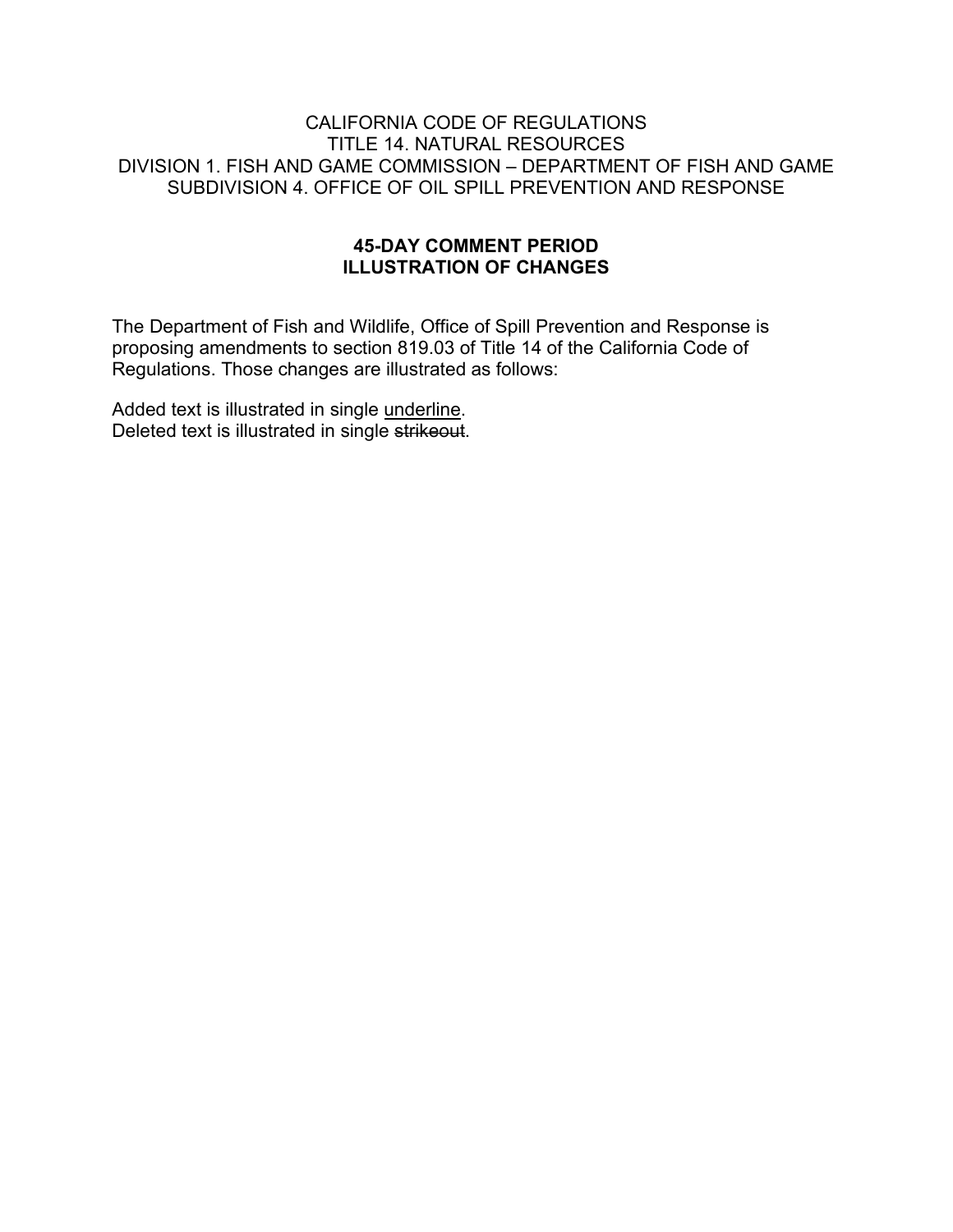### **CALIFORNIA CODE OF REGULATIONS TITLE 14. NATURAL RESOURCES DIVISION 1. FISH AND GAME COMMISSION - DEPARTMENT OF FISH & GAME SUBDIVISION 4. OFFICE OF SPILL PREVENTION AND RESPONSE CHAPTER 3. OIL SPILL PREVENTION AND RESPONSE PLANNING SUBCHAPTER 3.5. OIL SPILL RESPONSE ORGANIZATION RATINGS**

# **§ 819.03. Application Review Verification and Drills.**

(a) Review of Rating Application

(1) A complete application for a rating will be reviewed within 90 calendar days of receipt.

(2) The Administrator shall rate an oil spill response organization upon determination that the applicant has met the requirements for the appropriate rating criteria, as outlined in this subchapter, for the equipment, services, and operating environments listed in the application.

(3) The Administrator shall not issue a rating until the oil spill response organization applicant successfully completes an unannounced equipment deployment drill to verify the information in the oil spill response organization's application, pursuant to subsection (d)(2) below.

(4) A requested rating may be denied or an existing rating may be modified if the Administrator determines that the oil spill response organization applicant fails to meet the rating criteria of any response services, based upon inspection, verification or performance at an announced or unannounced drill or actual spill, or for other reasons as determined by the Administrator. The Administrator may require the satisfactory completion of an unannounced drill of a rated oil spill response organization prior to being granted a modified rating, or prior to reinstatement of a revoked or suspended rating.

(5) Upon meeting the requirements of this subchapter, an oil spill response organization will receive an approval letter from the Administrator that will state the type of response services for which the rating is valid, the area contingency plan or response planning area where the rating(s) apply, rating time frames, on-water or terrestrial daily containment and recovery rates, storage capacity, shoreline protection, as applicable, and any conditions or restrictions.

(6) A rating cannot be assigned, transferred, or assumed.

### (b) Standards For Review

Oil spill response organization ratings will be issued to the oil spill response organization subject to the following conditions:

(1) Equipment, equipment maintenance and inspection records, registration records (e.g. vehicles and vessels), personnel training records, and personnel-specific equipment qualifications must be available for inspection and verification by the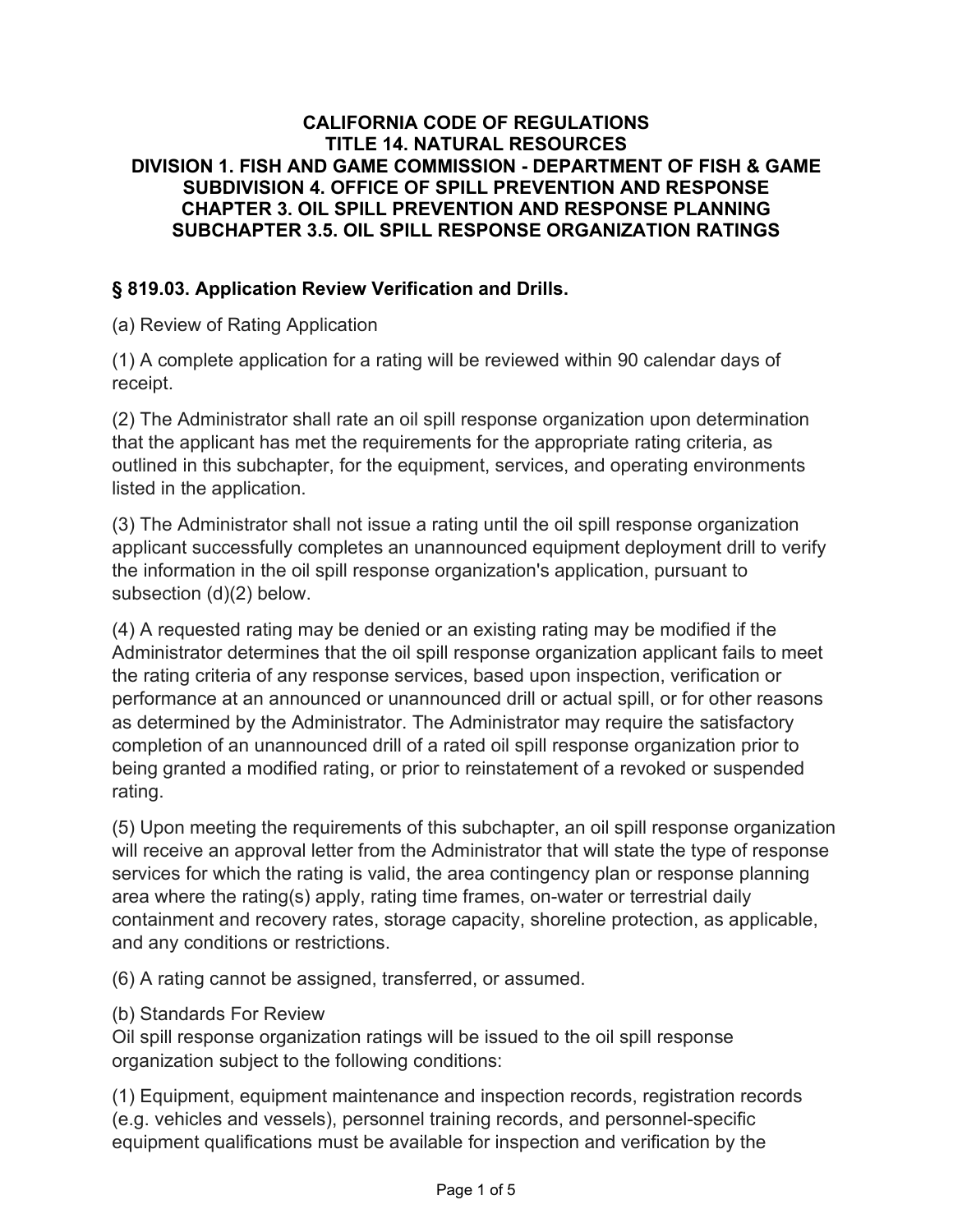Administrator. Any resources not on site at the time of an inspection will not be counted until verified by subsequent inspection.

(2) Response personnel must comply with all appropriate state and federal safety and training requirements. Safety requirements include, but are not limited to, the following (found in Title 8, California Code of Regulations):

Trenching and Shoring (sections 1504, 1539-1547)

Electrical Safety (sections 2299-2974)

Injury and Illness Prevention Program (section 3203)

Employee Exposure Records (section 3204)

Transporting Employees (section 3702)

Crane Safety (sections 4885-5049)

Noise/Hearing Conservation (sections 5095-5100)

Ergonomics (section 5110)

Respiratory Protection (sections 5141 and 5144)

Airborne Contaminants/Employee Exposure Monitoring (section 5155)

Confined Space (sections 5157-5159)

Hazardous Waste Operation and Emergency Response (section 5192)

Hazard Communication (section 5194)

Benzene Standard (section 5218)

(3) Safety records may be inspected for verification.

(c) Inspections and Verification of Response Resources

(1)(A) An oil spill response organization that has applied for a rating is subject to unannounced inspections any time prior and subsequent to receiving a rating to verify the response resources and services cited in the application.

(B) An oil spill response organization that has applied for a terrestrial service rating shall be subject to an initial announced equipment verification inspection, in each response planning area, unless the Administrator determines that facts or circumstances compel additional inspections to verify rated capabilities.

(C) Any contract or subcontract for response resources listed in the application must acknowledge the Office of Spill Prevention and Response personnel's right to inspect and verify listed contracted response resources or those response resources will not be counted. Inspection of subcontracted response resources shall be coordinated with the oil spill response organization whose application contains the subcontracted response resources.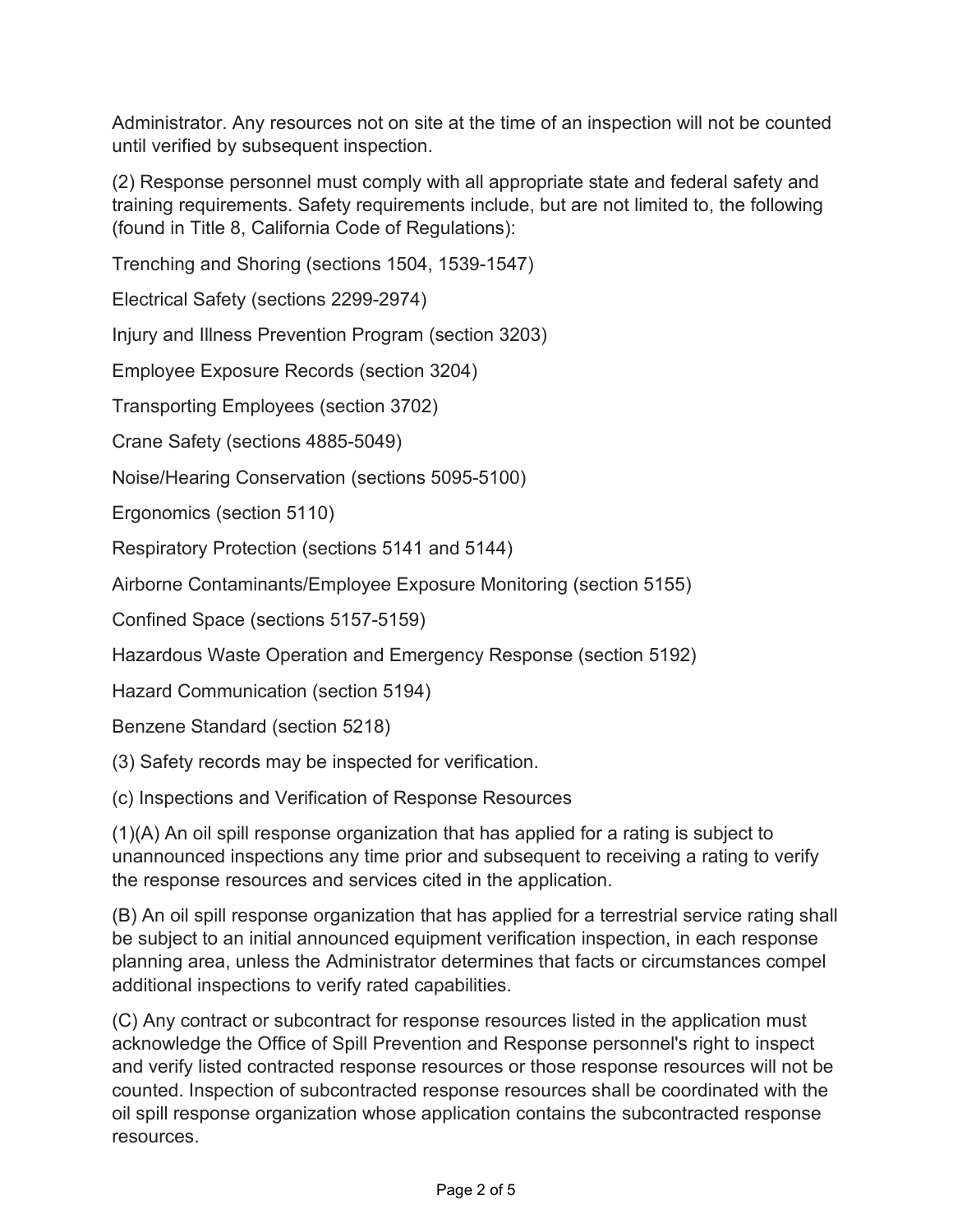(2) The submittal of a rating application and the acceptance of a rating grants the Administrator or any duly authorized representative of the Office of Spill Prevention and Response the consent to do any of the following:

(A) Enter the oil spill response organization's or subcontractor's facility or other areas where response service equipment is stored or serviced, to inspect the response resources cited in the application;

(B) Document, photograph or videotape any response resources;

(C) Request start up, operation, or demonstration of any response resources or response system cited in the application;

(D) Inspect and copy any documents, reports, equipment maintenance records, employee training records, or other information required to verify the response resources cited in the application.

(3) Deficiencies noted during an inspection may result in denial of the application, or revocation or modification of the oil spill response organization's rating.

(4) The Administrator may accept an inspection completed by a governmental agency if all requirements of this subchapter are met.

(d) Announced and Unannounced Equipment Deployment Drills Announced and unannounced equipment deployment drills shall be conducted to verify any or all of the elements of the response services provided by an oil spill response organization in its application prior to and subsequent to issuing a rating. The Administrator may determine if actual spill response may be substituted in lieu of a drill, as described in section 820.01(k) subsection 820.1(m) of subchapter 3.6.

(1) Announced Equipment Deployment Drills

All oil spill response organizations shall submit annual drill schedules to the Office of Spill Prevention and Response and conduct equipment deployment drills for response resources listed in the application, including subcontracted equipment, for any services for which they are rated. The exact dates of the drills shall be submitted 30 calendar days prior to the drill being conducted.

(A) At least fifty percent of all response equipment other than boom shall be drilled each year. All response equipment, including boom, shall be drilled over a two-year period. The oil spill response organization will ensure that this equipment is identified and the same equipment is not used repeatedly for each drill.

(B) For equipment deployment drills for an on-water rating, the oil spill response organization shall operate boats, boom and skimmers in each type of operating environment contained in the application.

(C) Documentation that these drills have been performed shall be submitted to the Office of Spill Prevention and Response within 30 calendar days after completion of the drill. The equipment deployment drills pursuant to this subsection will also satisfy the equipment deployment drill requirement of section 818.02(*l* )(3) for any vessel, section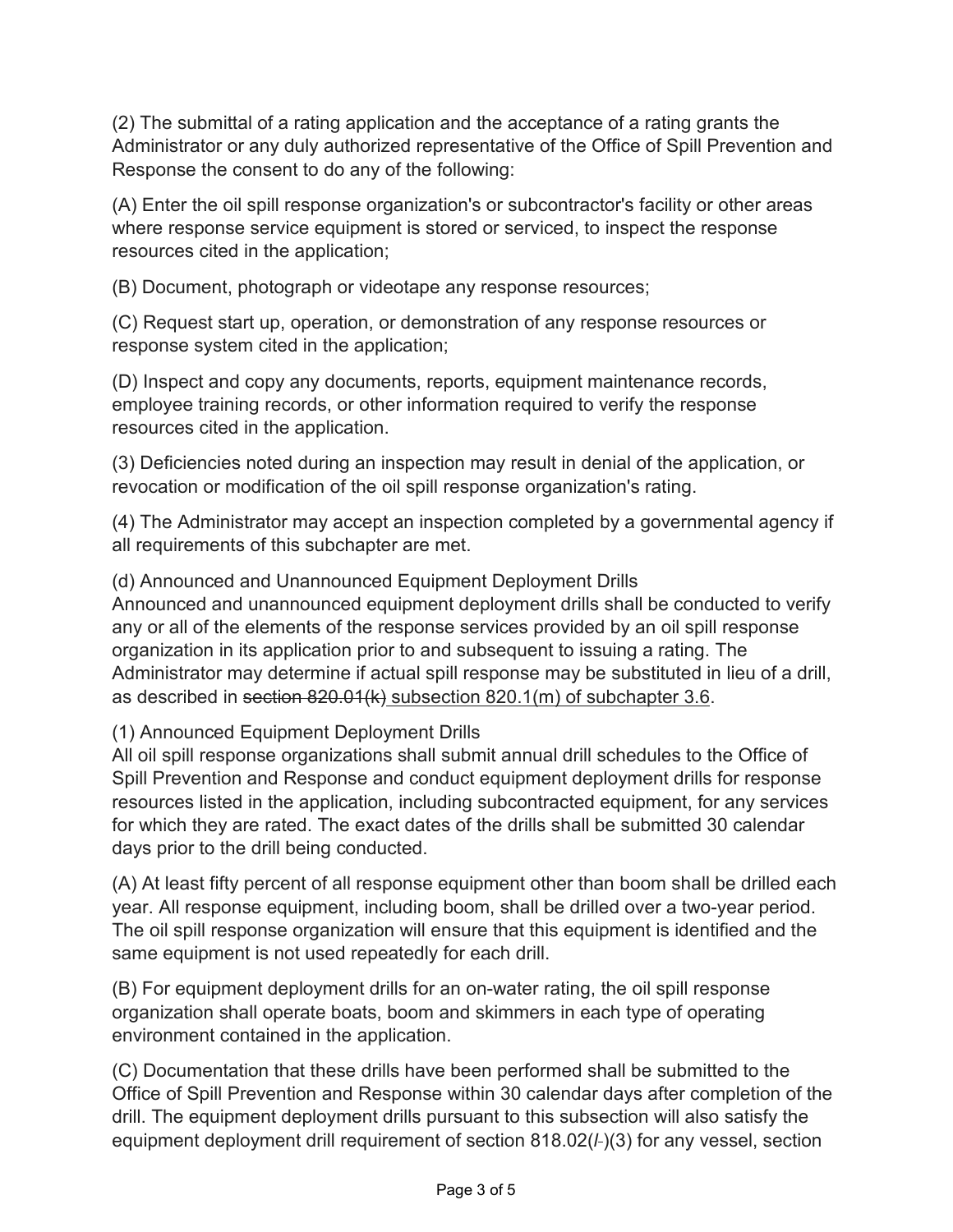817.02(k)(3), or section 817.04(u) for any facility that utilizes the oil spill response organization's resources to fulfill the response element of the vessel or facility's own plan. These drills will not fulfill the semi-annual equipment deployment drill requirement of facility-owned equipment pursuant to section 817.02(k)(1)(B) or section 817.04(u).

(D) The oil spill response organization shall ensure it coordinates equipment deployment drills with its subcontractor. Full systems must be deployed and operating for all booming, on-water recovery and storage, and shoreline protection services.

## (2) Unannounced Equipment Deployment Drills

Oil spill response organizations are subject to unannounced equipment deployment drills by the Office of Spill Prevention and Response to verify the ability of the oil spill response organization to respond and deploy equipment and personnel as stated in the oil spill response organization's application, prior to and subsequent to receiving a rating. Unannounced equipment deployment drills will only be held to verify ratings of the first 24 hours of capability. Unannounced terrestrial service rating drills shall only include equipment and personnel inspections.

(A) An oil spill response organization shall be subject to one unannounced drill per year in each area contingency plan or response planning area in which a rating has been applied for or issued by the Administrator.

1. The Administrator may call an unannounced drill to test containment, recovery, and storage rating services that the oil spill response organization intends to provide, pursuant to the oil spill response organization's application.

2. Each oil spill response organization applying for a rating to provide shoreline protection services shall be subject to one unannounced drill that tests its ability to provide shoreline protection services in each area contingency plan or geographic response plan in which it applies to provide shoreline protection services.

(B) For a requested terrestrial service rating within a single response planning area, an unannounced drill will not require equipment or personnel to be mobilized. However, if an oil spill response organization applies for a terrestrial service rating within more than one response planning area, then the Administrator may conduct one or more unannounced drills requiring mobilization of response resources.

(C) Significant changes in resources, as described in section 819.05, may warrant additional unannounced drills.

(D) Failure to participate in an unannounced drill may result in modification, denial or revocation of the oil spill response organization's rating as described in section 819.06.

(E) The Administrator may modify, suspend or revoke an oil spill response organization's rating if the oil spill response organization fails to satisfactorily complete an unannounced drill.

(F) The Administrator may cancel an announced or unannounced drill at any time due to hazardous or other operational circumstances, which shall include but not be limited to: